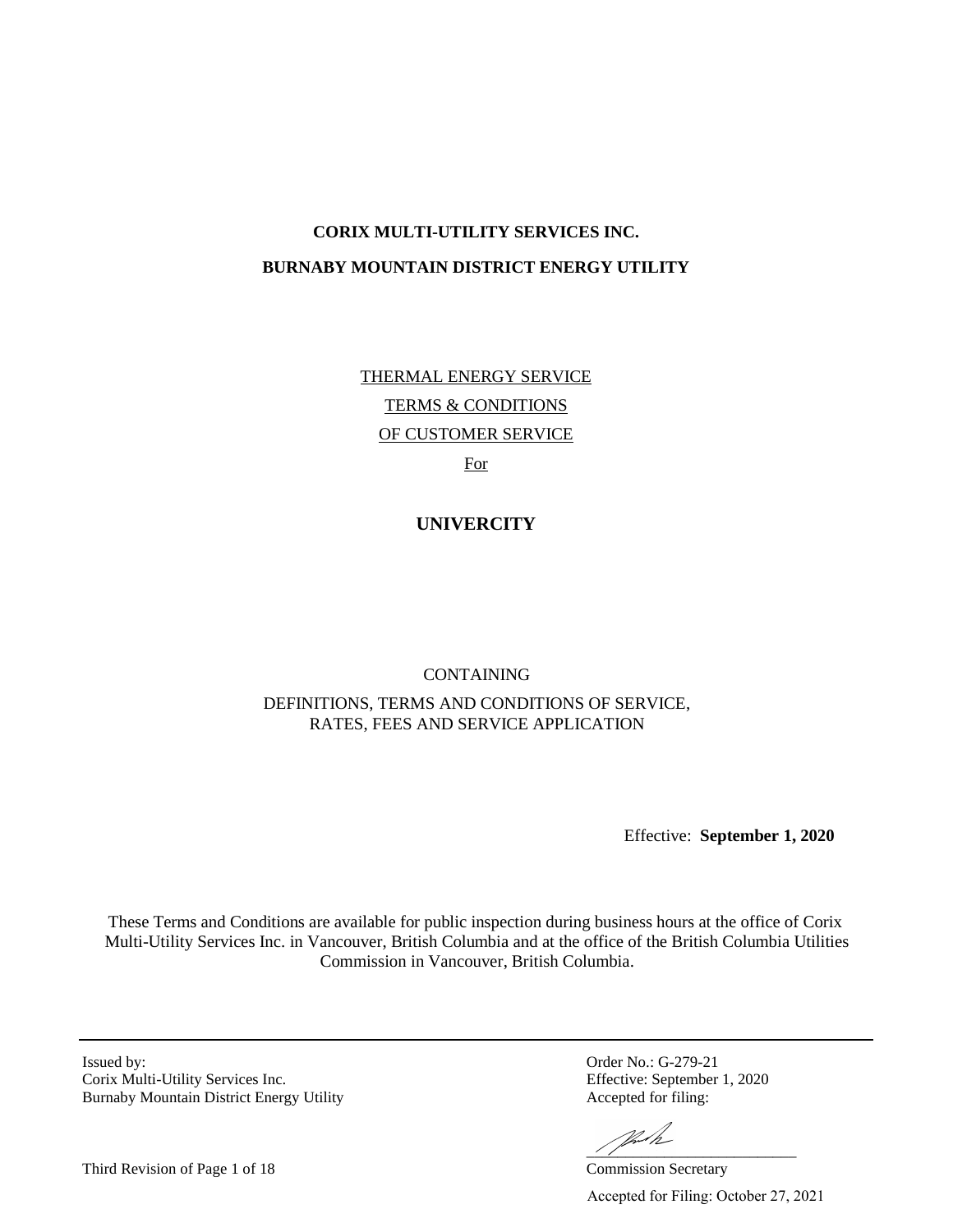# **SECTION A - DEFINITIONS**

Unless the context otherwise requires, in these Terms and Conditions the following terms have the following meanings:

**Affiliate:** has the meaning ascribed to it in the British Columbia *Business Corporations Act*.

**Applicant:** means a Person applying to become a Customer in accordance with these Terms and Conditions.

**Application for Service:** means the application referred to in Section 1.

**Basic Charge:** means a fixed charge required to be paid by a Customer for Energy Services during a prescribed period as specified in the Rate Schedule.

**Building:** means a residential or other building or facility which is subject to a Customer Agreement.

**Building System:** means the system of water pipes and heat and domestic hot water delivery and / or storage equipment to be installed and used for distributing and storing Thermal Energy in a Building, connected to but downstream of and excluding the Service Connection and Energy Transfer Station for that Building.

**Contaminants:** means any radioactive materials, asbestos materials, urea formaldehyde, underground or above ground tanks, pollutants, contaminants, deleterious substances, dangerous substances or goods, hazardous, corrosive, or toxic substances, hazardous waste, waste, pesticides, defoliants, or any other solid, liquid, gas, vapour, odour, heat, sound, vibration, radiation, or combination of any of them, the storage, manufacture, handling, disposal, treatment, generation, use, transport, remediation, or Release into the environment of which is now or hereafter prohibited, controlled, or regulated under environmental laws.

**Customer:** means a Person receiving Energy Services pursuant to a Customer Agreement.

**Customer Agreement:** means an agreement between the Utility and a Customer for the provision of Energy Services to a Building or Buildings, which Agreement is comprised of an Application for Service and these Terms and Conditions.

**Distribution Extension:** means an extension or upgrade of the Distribution System less than a material dollar amount and thus not subject to the British Columbia Utilities Commission (BCUC) *Thermal Energy Systems Regulatory Framework Guidelines.*

**Distribution System:** means, collectively, the system of water pipes, fittings and ancillary components connecting the central thermal energy plant to the Service Connections.

**Energy Services:** means the provision by the Utility of Thermal Energy via the Thermal Energy System.

**Energy Transfer Station:** means the separate heat exchanger for space heating and domestic hot water (excluding domestic hot water storage tanks), energy meter including temperature sensors and flow meter, control panel and all pipes, fittings and other associated equipment that control the transfer, and measure Thermal Energy from the Distribution System to a Building System.

**Person:** means an individual or his or her legal personal representative, an unincorporated organization or association, or a corporation, partnership, trust, trustee, syndicate, joint venture, limited liability company, union, government agency or other entity or organization.

Issued by: Order No.: G-279-21 Corix Multi-Utility Services Inc. Effective: September 1, 2020 Burnaby Mountain District Energy Utility **Accepted for filing:** 

 $\frac{1}{2}$  ,  $\frac{1}{2}$  ,  $\frac{1}{2}$  ,  $\frac{1}{2}$  ,  $\frac{1}{2}$  ,  $\frac{1}{2}$  ,  $\frac{1}{2}$  ,  $\frac{1}{2}$  ,  $\frac{1}{2}$  ,  $\frac{1}{2}$  ,  $\frac{1}{2}$  ,  $\frac{1}{2}$  ,  $\frac{1}{2}$  ,  $\frac{1}{2}$  ,  $\frac{1}{2}$  ,  $\frac{1}{2}$  ,  $\frac{1}{2}$  ,  $\frac{1}{2}$  ,  $\frac{1$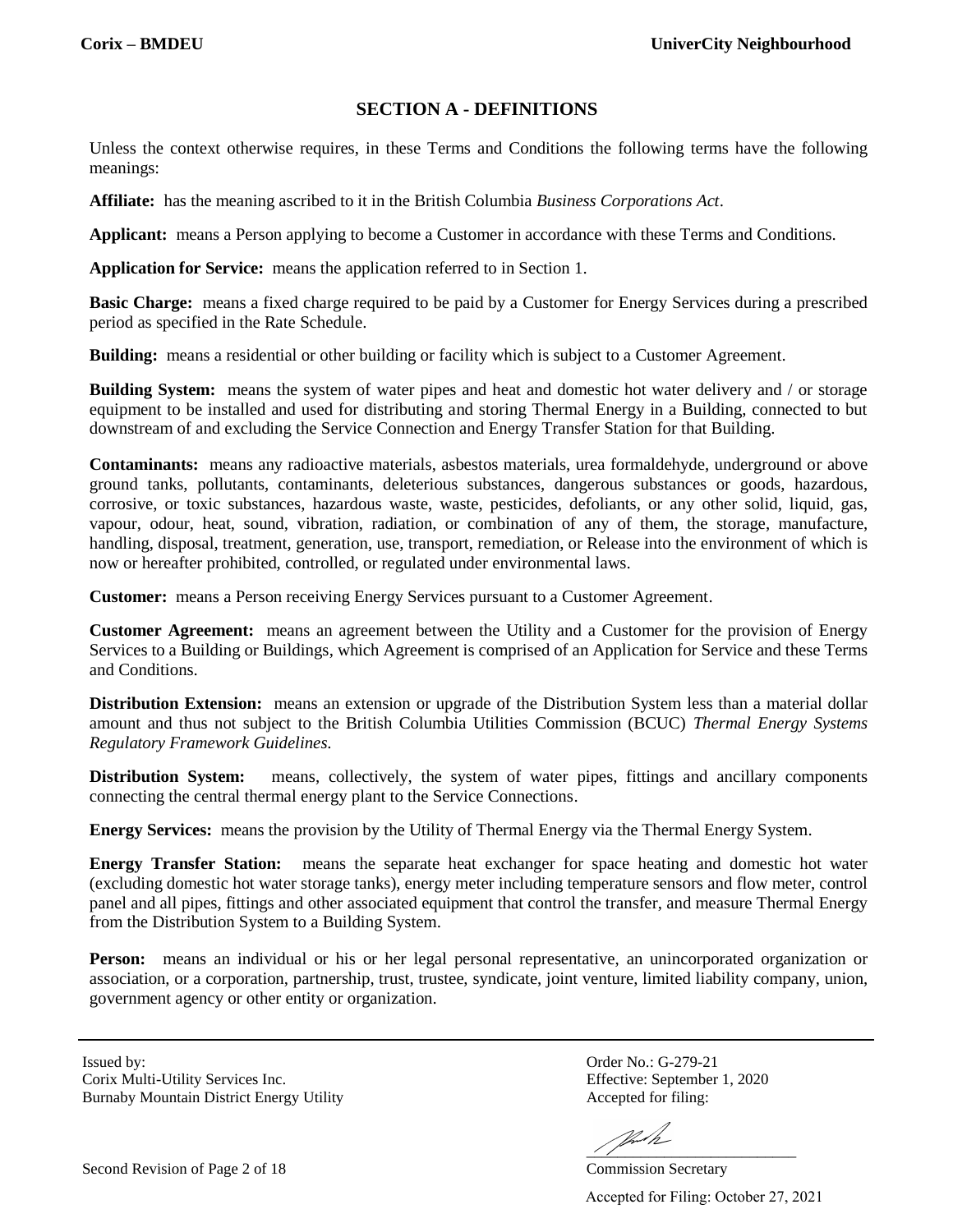**Rate Schedule:** means that schedule attached to and forming part of these Terms and Conditions, which sets out the rates for Energy Services and certain related terms and conditions, as amended from time to time by the Utility with the approval of, and as filed with, the British Columbia Utilities Commission.

**Release:** means any release, spill, leak, pumping, pouring, emission, emptying or discharge, injection, escape, leaching, migration, disposal, or dumping.

**Service Connection:** means the system of water pipes and all ancillaries and fittings necessary to connect a Building System to the Distribution System via the Energy Transfer Station.

**Standard Fees and Charges Schedule:** means that schedule attached to and forming part of these Terms and Conditions which sets out certain standard fees and charges which may be charged to the Customer in accordance with these Terms and Conditions.

**Terms and Conditions:** means these Thermal Energy Service Terms & Conditions, including the definitions and schedules hereto, all as amended from time to time by the Utility with the approval of, and as filed with, the British Columbia Utilities Commission.

**Thermal Energy:** means thermal energy for space heating and domestic hot water.

**Thermal Energy System:** means the district energy system by which the Utility delivers Thermal Energy to Customers, including the central thermal energy plant, the Distribution System, the Service Connections and the Energy Transfer Stations.

**Utility:** means Corix Multi-Utility Services Inc. carrying on the business of a Thermal Energy distribution utility.

**Utility's Representatives:** means any Person who is an officer, director, employee, agent, contractor, subcontractor, consultant or advisor of either the Utility or any Affiliate of the Utility.

**Variable Energy Charge:** means a metered charge required to be paid by a Customer for energy costs associated with the provision of Energy Services during a prescribed period as specified in the Rate Schedule.

Corix Multi-Utility Services Inc. Effective: September 1, 2020 Burnaby Mountain District Energy Utility **Accepted for filing:** 

Issued by: Order No.: G-279-21

VI.I.

 $\frac{1}{2}$  ,  $\frac{1}{2}$  ,  $\frac{1}{2}$  ,  $\frac{1}{2}$  ,  $\frac{1}{2}$  ,  $\frac{1}{2}$  ,  $\frac{1}{2}$  ,  $\frac{1}{2}$  ,  $\frac{1}{2}$  ,  $\frac{1}{2}$  ,  $\frac{1}{2}$  ,  $\frac{1}{2}$  ,  $\frac{1}{2}$  ,  $\frac{1}{2}$  ,  $\frac{1}{2}$  ,  $\frac{1}{2}$  ,  $\frac{1}{2}$  ,  $\frac{1}{2}$  ,  $\frac{1$ Accepted for Filing: October 27, 2021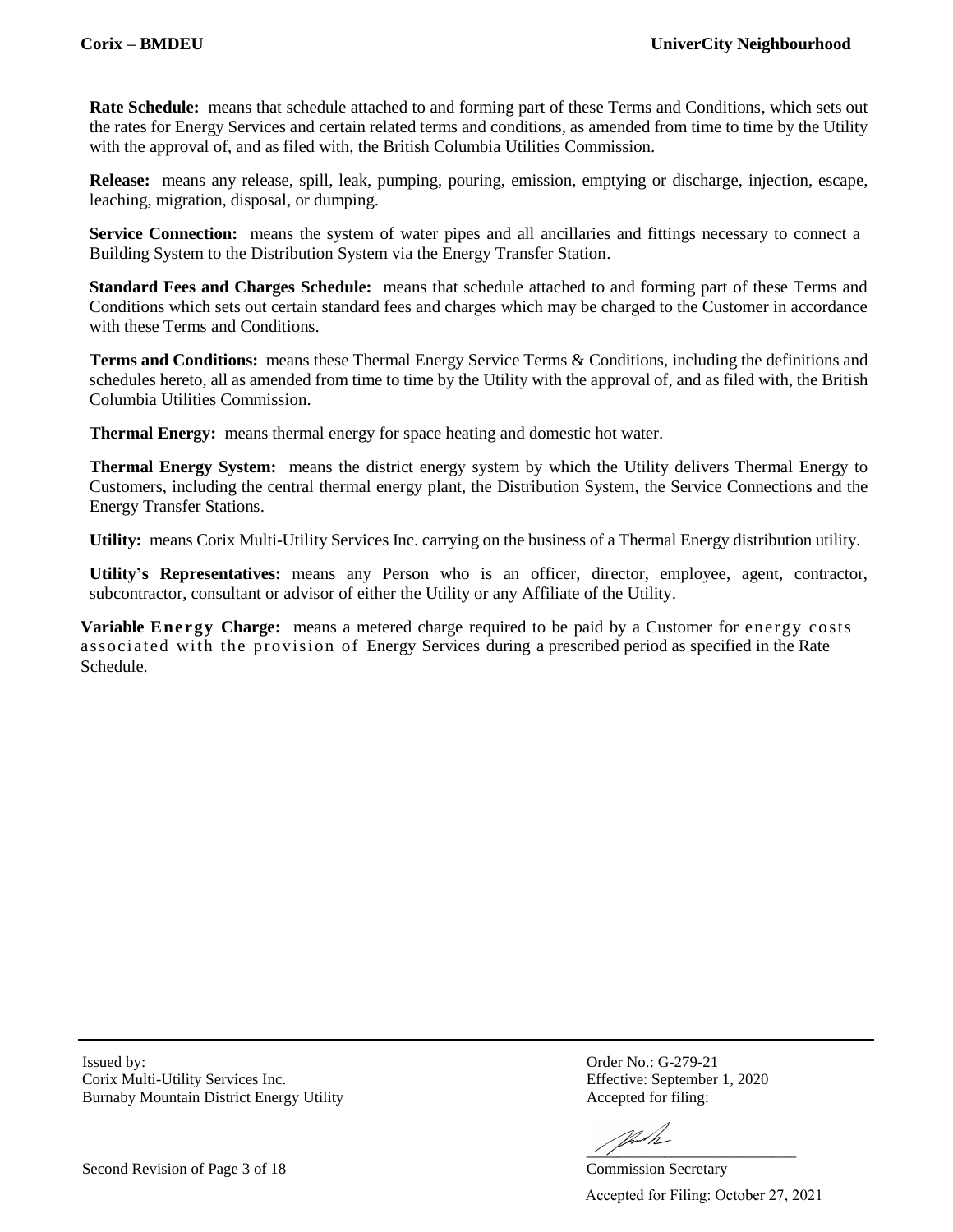# **SECTION B - TERMS AND CONDITIONS**

### 1. Application for Energy Services

The Utility will provide Energy Services to Customers solely in accordance with these Terms and Conditions. Persons seeking to become Customers must apply for Energy Services in accordance with this Section.

Application for Energy Services can be made in person or in writing. Applicants will be required by the Utility to complete and sign an Application for Service form which, together with these Terms and Conditions, constitutes a Customer Agreement. The Customer Agreement will become binding on the parties thereto only and forthwith upon commencement by the Utility of Energy Services at the relevant Building(s). Applicants may be required to provide reference information and identification acceptable to the Utility in connection with an Application for Service.

If an Applicant is requesting Energy Services at more than one Building, the Utility will determine in its sole discretion whether to consider the Applicant the same Customer for all Buildings or to consider the Applicant a separate Customer for each of the Buildings. If an Applicant is requesting Energy Services for more than one unit, area or premises within the same Building, the Applicant will be considered the same Customer for all such unit(s), area(s) or premises. The Utility intends that there will be no more than one Customer per Building.

The Utility may refuse to provide Energy Services to an Applicant if there is an unpaid account for Energy Services in respect of such Applicant or the relevant Building(s).

### 2. Assignment

A Customer may not assign a Customer Agreement or any of its rights or obligations thereunder without the prior written consent of the Utility, such consent not to be unreasonably withheld. The Utility may assign a Customer Agreement or any of its rights or obligations thereunder (including, without limitation, by way of the sale of the majority of its shares or business or its material assets or by way of an amalgamation, merger or other corporate reorganization) to any of its Affiliates or to any other Person without the consent of the Customer, provided such Affiliate or Person is duly qualified to carry out the Customer Agreement and agrees to be bound by the terms and conditions of the Customer Agreement. Forthwith upon such assignment, the Utility shall be released from its obligations and responsibilities under the Customer Agreement.

### 3. Use of Thermal Energy

A Customer will use Thermal Energy only for space heating and domestic hot water within the Building(s).

Unless authorized by the Utility in writing and in advance, a Customer will not sell or supply to any other Person Thermal Energy provided by the Utility, nor use Thermal Energy supplied by the Utility for any purpose other than as specified in this Section.

### 4. Applicable Rate Schedule

A Customer must not significantly change its connected load without the prior written approval of the Utility. The Utility may conduct periodic reviews of the quantity of Thermal Energy delivered and the rate of delivery of Thermal Energy to a Customer for the purpose of, among other things, determining whether to substitute a more applicable Rate Schedule.

### 5. Ownership and Care of Thermal Energy System

Notwithstanding any degree of annexation or affixation, or rule of law or equity to the contrary, the Utility owns

Issued by: Order No.: G-279-21 Corix Multi-Utility Services Inc. Effective: September 1, 2020 Burnaby Mountain District Energy Utility **Accepted for filing:** 

VI.M

 $\frac{1}{2}$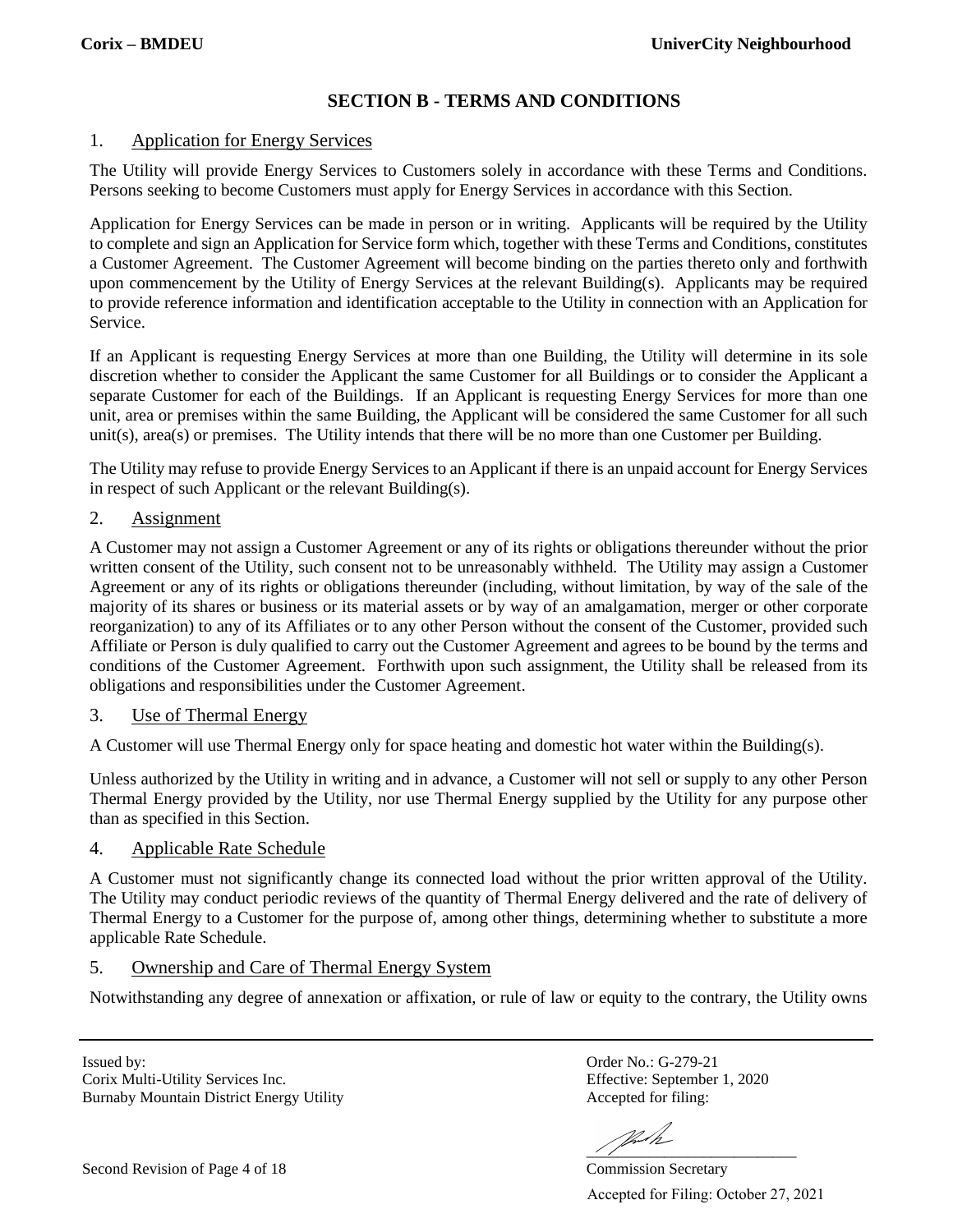all components of the Thermal Energy System and all additions or extensions thereto will be and remain the property of and vest in the Utility, whether located inside or outside of Building(s). No component of the Thermal Energy System shall be moved or removed from a Customer's lands (whether located inside or outside of Building(s)) without the advance written permission of the Utility. The Utility will not, under any circumstances whatsoever (including, without limitation, if the Utility is not providing Energy Services for any reason or if the Customer Agreement is terminated for any reason), be required to remove any component of the Thermal Energy System from the Customer's lands (whether located inside or outside of Building(s)).

The Customer will take reasonable care of and protect all components of the Thermal Energy System in, on or under the Customer's lands (whether located inside or outside of Building(s)) against damage and must advise the Utility promptly of any damage to or disappearance of the whole or part of any such component. Further, the Customer will pay to the Utility promptly upon request the cost of any broken, missing or damaged component of the Thermal Energy System (or part thereof), except to the extent that the Customer demonstrates that such component (or part thereof) was broken, missing or damaged due to a defect therein or to any act or omission of the Utility or any of the Utility's Representatives.

### 6. Meter Reading

The amount of Thermal Energy registered by the Energy Transfer Station during each billing period will be converted to gigajoules and rounded to the nearest one-tenth of a gigajoule.

The interval between consecutive meter readings will be at the sole discretion of the Utility.

The meter will typically be read at monthly intervals.

#### 7. Meter Testing

Any Customer who doubts the accuracy of a meter comprising part of an Energy Transfer Station may request to have the meter tested by the original equipment manufacturer.

If the testing indicates that the meter is recording correctly, the Customer must pay the Utility for the cost of removing, replacing and/or testing the meter as set out in the Standard Fees and Charges Schedule and the reconnection charge as set out in Section 10.

If the meter is found to be inaccurate by the manufacturer, the Utility will incur the cost of removing, replacing and/or testing the meter or (if applicable) refund such costs to the Customer.

### 8. Maintenance

The Utility will repair, maintain and replace all components of the Thermal Energy System in, on or under the Customer's lands (whether located inside or outside of Building(s)), from time to time at its own cost to keep the same in good working order. For greater certainty, except for the Utility's obligation to repair, maintain and replace such components of the Thermal Energy System as aforesaid, the Utility is not, and will not be, responsible for repairing, maintaining or replacing any other facility or equipment in, on or under a Customer's lands (whether located inside or outside of Building(s)), including without limitation any Building System(s).

The Customer will repair, maintain and replace the Building System in all Building(s) from time to time at its own cost to keep the same in good working order.

### 9. Connections and Disconnections

No connection, disconnection, reconnection, extension, installation, replacement or any other change is to be made

Issued by: Order No.: G-279-21 Corix Multi-Utility Services Inc. Effective: September 1, 2020 Burnaby Mountain District Energy Utility **Accepted for filing:** 

VII  $\frac{\sqrt{2}}{\sqrt{2}}$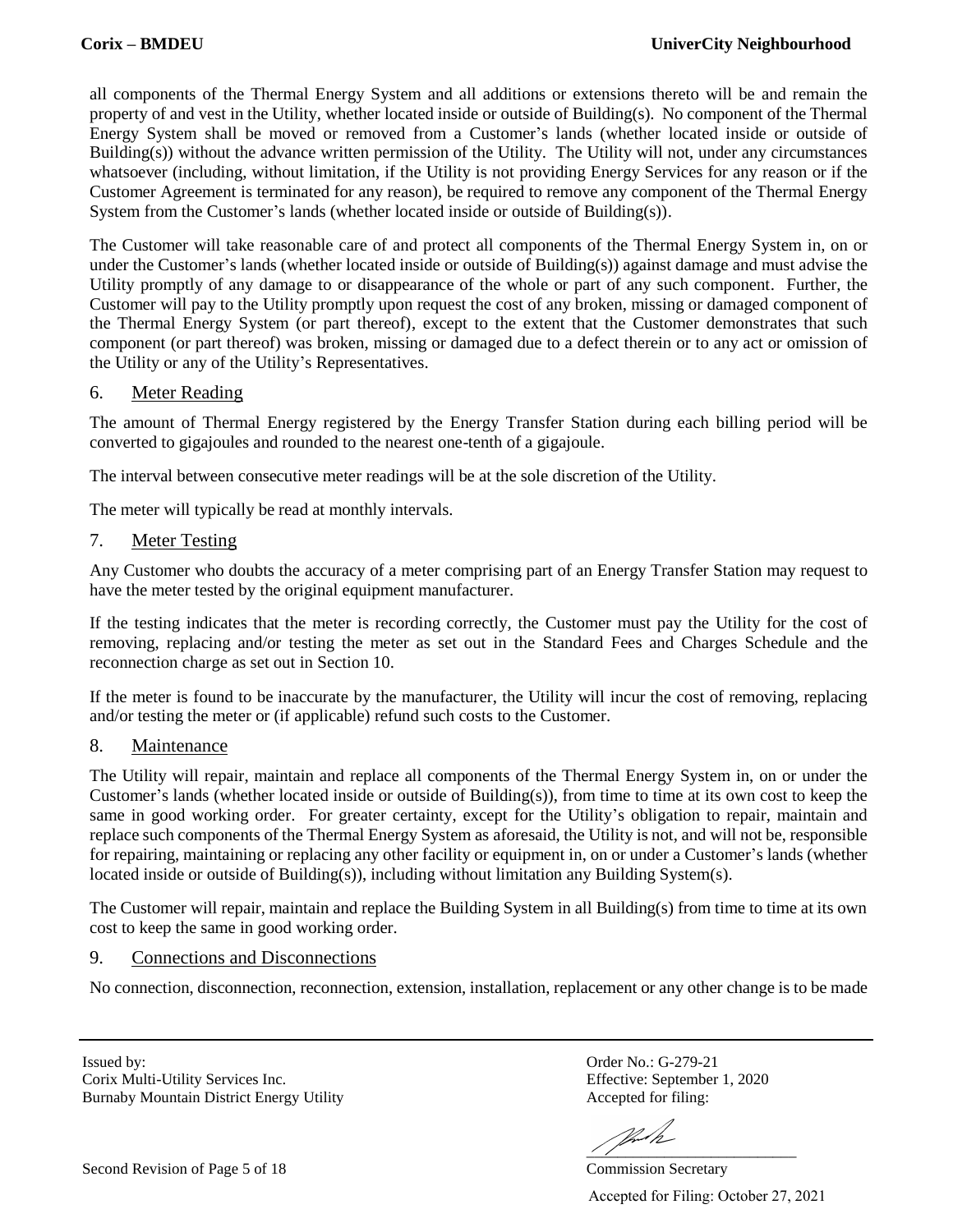to any component of the Thermal Energy System by anyone except by the Utility's Representatives authorized by the Utility.

#### 10. Energy Services Reconnections

If:

- (a) Energy Services are discontinued to a Customer for any of the reasons specified in Section 16; or
- (b) a Building System is disconnected from the Thermal Energy System or Energy Services are discontinued to a Customer:
	- (i) at the request of the Customer with the approval of the Utility; or
	- (ii) to permit a test of a meter at the request of the Customer, which meter is subsequently determined by the Utility to be accurate;

and such Customer or the employee, agent or other representative of such Customer re-applies for Energy Services for the same Building within 12 months of such discontinuance or disconnection (as applicable), then if the Building's Building System is reconnected to the Thermal Energy System or if Energy Services are restored to such Customer, such Customer will pay, as part of fees owing for the first month of Energy Services, a reconnection charge equal to the sum of:

- (c) the costs that the Utility estimates it will incur in reconnecting the Building's Building System to the Thermal Energy System or restoring Energy Services to such Customer; and
- (d) the Basic Charge that such Customer would have paid had Energy Services continued during the period between the date of discontinuance or disconnection (as applicable) and the date of such re-application.

If a Building System is disconnected from the Thermal Energy System or Energy Services are discontinued to a Customer for public safety or Utility service requirement reasons, there will be no reconnection charge to reconnect the Building's Building System to the Thermal Energy System or to restore Energy Services to such Customer.

#### 11. Distribution Extensions

The Customer acknowledges the following terms and conditions which will apply to the Utility's determination of whether or not to complete a Distribution Extension in order to assess the economic impact of such Distribution Extension on existing Customers.

- (a) Ownership. All components of Distribution Extensions will be and remain the property of the Utility.
- (b) Economic Test. Applications to extend Energy Services to one or more new Customers will be subject to an economic test, a model which is accepted by the British Columbia Utilities Commission. The economic test will be a discounted cash flow analysis of the projected revenue and costs associated with the Distribution Extension. The Distribution Extension will be deemed to be economic and constructed if the results of the economic test indicate a zero or positive net present value.
- (c) Revenue. The projected revenue used in the economic test will be established by the Utility by:
	- (i) estimating the number of Customers to be served by the Distribution Extension;

Issued by: Order No.: G-279-21 Corix Multi-Utility Services Inc. Effective: September 1, 2020 Burnaby Mountain District Energy Utility **Accepted for filing:** 

 $\frac{1}{2}$  ,  $\frac{1}{2}$  ,  $\frac{1}{2}$  ,  $\frac{1}{2}$  ,  $\frac{1}{2}$  ,  $\frac{1}{2}$  ,  $\frac{1}{2}$  ,  $\frac{1}{2}$  ,  $\frac{1}{2}$  ,  $\frac{1}{2}$  ,  $\frac{1}{2}$  ,  $\frac{1}{2}$  ,  $\frac{1}{2}$  ,  $\frac{1}{2}$  ,  $\frac{1}{2}$  ,  $\frac{1}{2}$  ,  $\frac{1}{2}$  ,  $\frac{1}{2}$  ,  $\frac{1$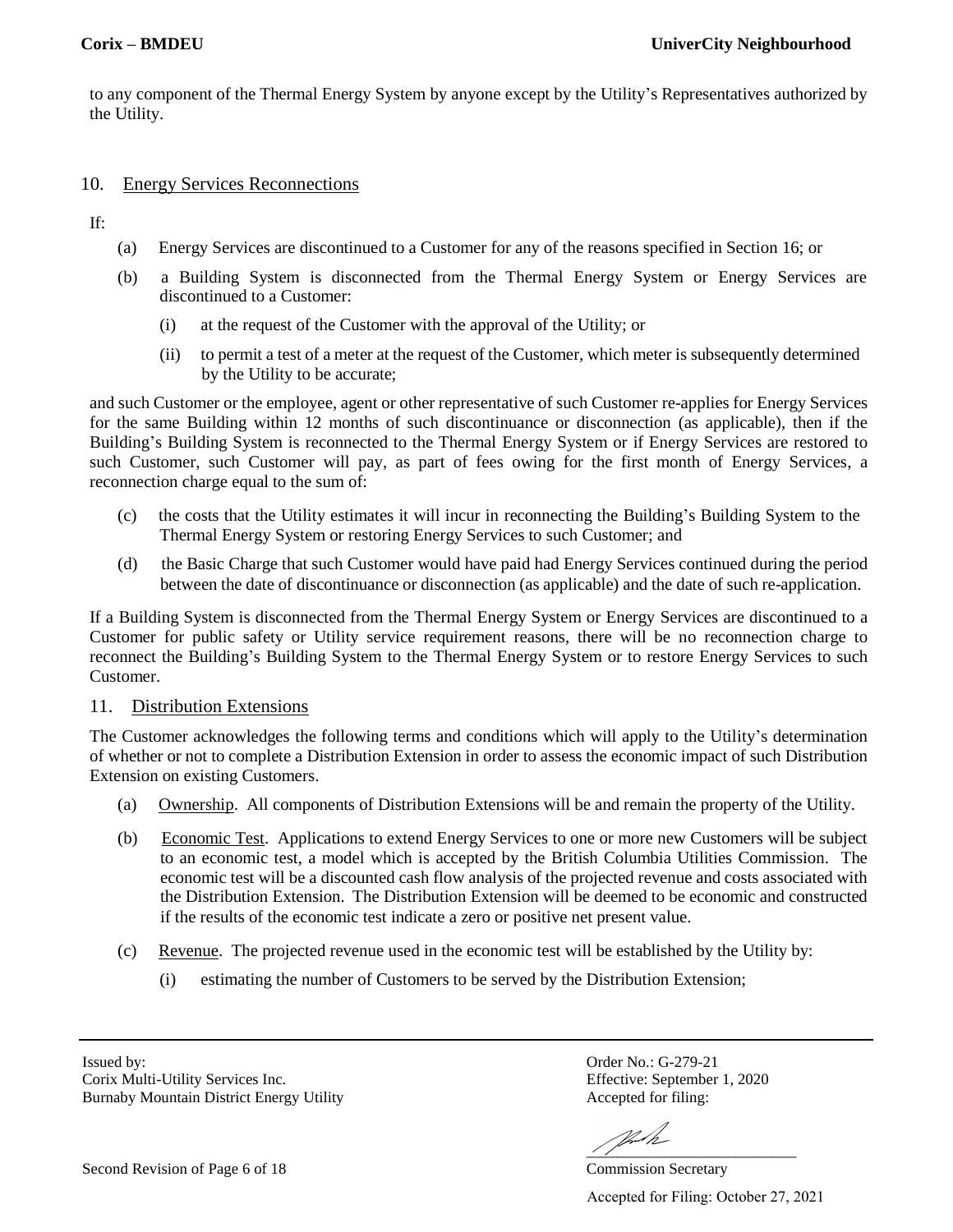- (ii) establishing consumption estimates for each Customer;
- (iii) projecting when the new Customers will be connected to the Distribution Extension; and
- (iv) applying appropriate revenue margins for each Customer's consumption.

The revenue projection will also take into consideration the effect of variations in weather conditions on consumption.

- (d) Costs. The costs used in the economic test will include, without limitation:
	- (i) the full projected labour, material, and other costs necessary to serve the new Customers including such costs applicable to new mains (subject to the provisions of this paragraph (d)), Service Connection(s), Energy Transfer Station(s) and related facilities;
	- (ii) the appropriate allocation of Utility overhead associated with construction of the Distribution Extension; and
	- (iii) projected incremental operating and maintenance expenses necessary to serve the new Customers.

In addition to these costs, the economic test will incorporate applicable taxes and the appropriate return on investment as approved by the British Columbia Utilities Commission.

In cases where a larger Thermal Energy distribution main is installed to satisfy anticipated future demand requirements, the difference in cost between the installed, larger main and a smaller main that would be adequate to serve only those Customers supporting the particular application may be eliminated from the economic test. 1

- (e) Contributions in Aid of Construction. If the economic test results indicate a negative net present value, the Distribution Extension may proceed provided that the shortfall in revenue is eliminated by contributions in aid of construction by or on behalf of Customers to be served by the Distribution Extension, or if there are non-financial factors offsetting the revenue shortfall that are deemed to be acceptable by the British Columbia Utilities Commission, the Utility may finance the contributions in aid of construction for Customers.
- (f) Security. In those situations where the financial viability of a Distribution Extension is uncertain, the Utility may require a security deposit in cash or an equivalent form acceptable to the Utility.
- 12. Billing
	- (a) Bills will be rendered to the Customer in accordance with the Customer's Customer Agreement, including the Rate Schedule.
	- (b) Subject to paragraph (d) below, if meter readings cannot be obtained for any reason, consumption may be estimated by the Utility for billing purposes and the next bill that is based on actual meter readings will be adjusted for the difference between estimated and actual use over the interval between meter readings.

Issued by: Order No.: G-279-21 Corix Multi-Utility Services Inc. Effective: September 1, 2020 Burnaby Mountain District Energy Utility **Accepted for filing:** 

VI.M  $\frac{1}{2}$   $\frac{1}{2}$   $\frac{1}{2}$   $\frac{1}{2}$   $\frac{1}{2}$   $\frac{1}{2}$   $\frac{1}{2}$   $\frac{1}{2}$   $\frac{1}{2}$   $\frac{1}{2}$   $\frac{1}{2}$   $\frac{1}{2}$   $\frac{1}{2}$   $\frac{1}{2}$   $\frac{1}{2}$   $\frac{1}{2}$   $\frac{1}{2}$   $\frac{1}{2}$   $\frac{1}{2}$   $\frac{1}{2}$   $\frac{1}{2}$   $\frac{1}{2}$ 

 $1$  From time to time the Utility may undertake larger expansions of the Thermal Energy System of a material dollar amount that fall outside of what is defined here as Distribution Extensions and are subject to the required applicationsto the British Columbia Utilities Commission under the *Thermal Energy Systems Regulatory Framework Guidelines*.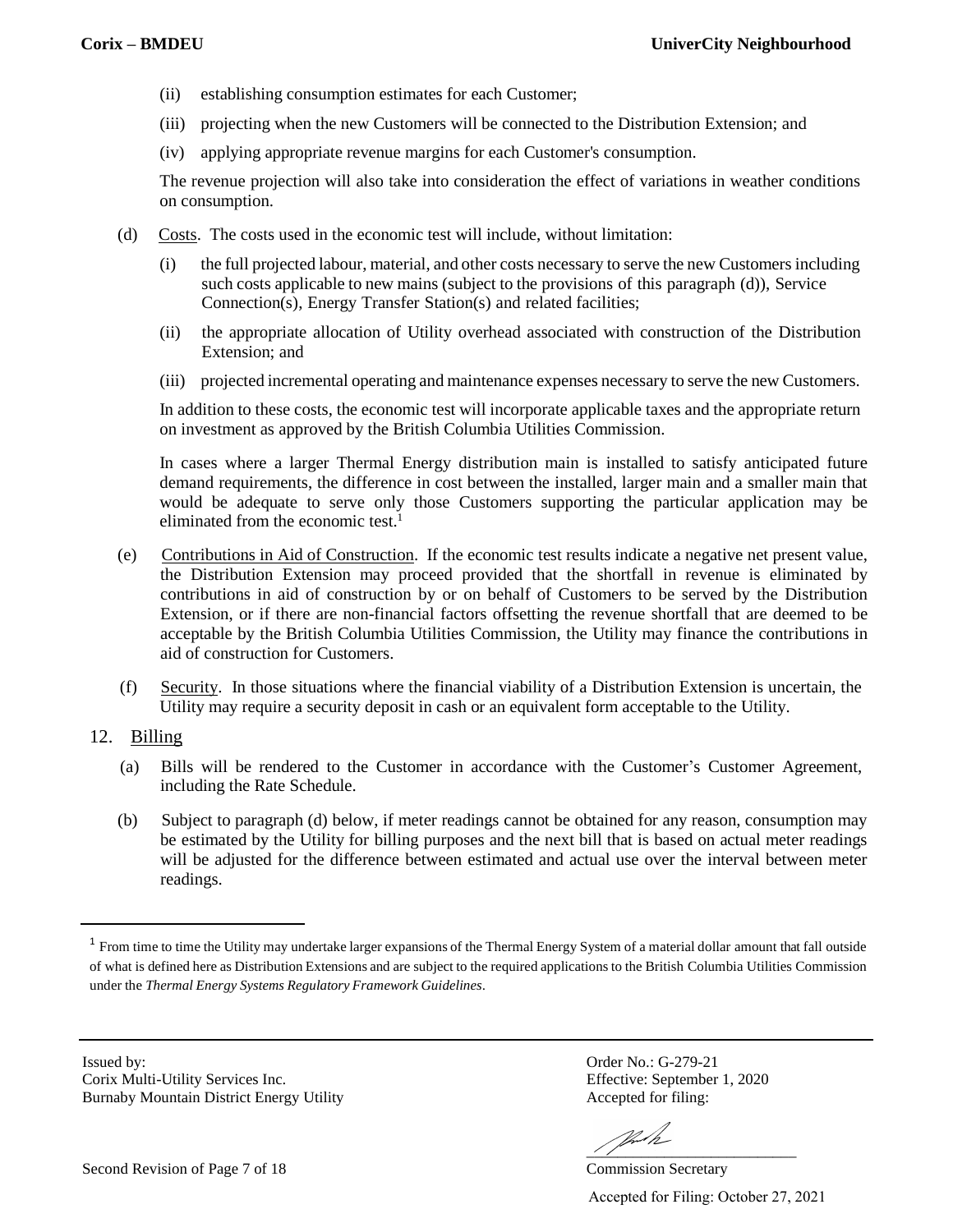- (c) If any meter fails to register or registers incorrectly, the consumption may be estimated by the Utility for billing purposes, subject to Section 13.
- (d) If the Customer terminates a Customer Agreement, the final bill rendered to the Customer will be based on an actual meter reading.
- (e) Bills will be rendered as often as deemed necessary by the Utility, but generally on a monthly basis. The due date for payment of bills shown on the face of the bill will be the first business day after:
	- $(i)$  the  $21<sup>st</sup>$  calendar day following the billing date; or
	- (ii) such other period as may be specified in the Application for Service or otherwise agreed in writing by the Customer and the Utility.
- (f) Bills will be paid in the manner specified therein, which may include payment by regular mail, payment at a designated office of the Utility and/or payment by on-line banking or electronic funds transfer.
- (g) Customers requesting historic billing information may be charged the cost of processing and providing this information.

### 13. Back-billing

Minor adjustments to a Customer's bill, such as an estimated bill or an equal payment plan billing, do not require back-billing treatment.

- (a) Back-billing means the re-billing by the Utility for Energy Services rendered to a Customer because the original billings were discovered to be either too high (over-billed) or too low (under-billed). The discovery may be made by either the Customer or the Utility. The cause of the billing error may include any of the following non-exhaustive reasons or combination thereof:
	- (i) stopped meter;
	- (ii) metering equipment failure;
	- (iii) inaccurate meter, as determined pursuant to Section 7;
	- (iv) switched meters;
	- (v) double metering;
	- (vi) incorrect meter connections;
	- (vii) incorrect use of any prescribed apparatus respecting the registration of a meter;
	- (viii) incorrect meter multiplier;
	- (ix) the application of an incorrect rate;
	- (x) incorrect reading of meters or data processing; or
	- (xi) tampering, fraud, theft or any other criminal act.
- (b) Where the Customer requests that the meter be tested, the provisions of Section 7 will apply in addition to those set forth in this Section.
- (c) Where metering or billing errors occur and the Customer does not request that the meter be tested, the

Corix Multi-Utility Services Inc. Effective: September 1, 2020 Burnaby Mountain District Energy Utility **Accepted for filing:** 

Issued by: Order No.: G-279-21

VI.M  $\frac{1}{2}$   $\frac{1}{2}$   $\frac{1}{2}$   $\frac{1}{2}$   $\frac{1}{2}$   $\frac{1}{2}$   $\frac{1}{2}$   $\frac{1}{2}$   $\frac{1}{2}$   $\frac{1}{2}$   $\frac{1}{2}$   $\frac{1}{2}$   $\frac{1}{2}$   $\frac{1}{2}$   $\frac{1}{2}$   $\frac{1}{2}$   $\frac{1}{2}$   $\frac{1}{2}$   $\frac{1}{2}$   $\frac{1}{2}$   $\frac{1}{2}$   $\frac{1}{2}$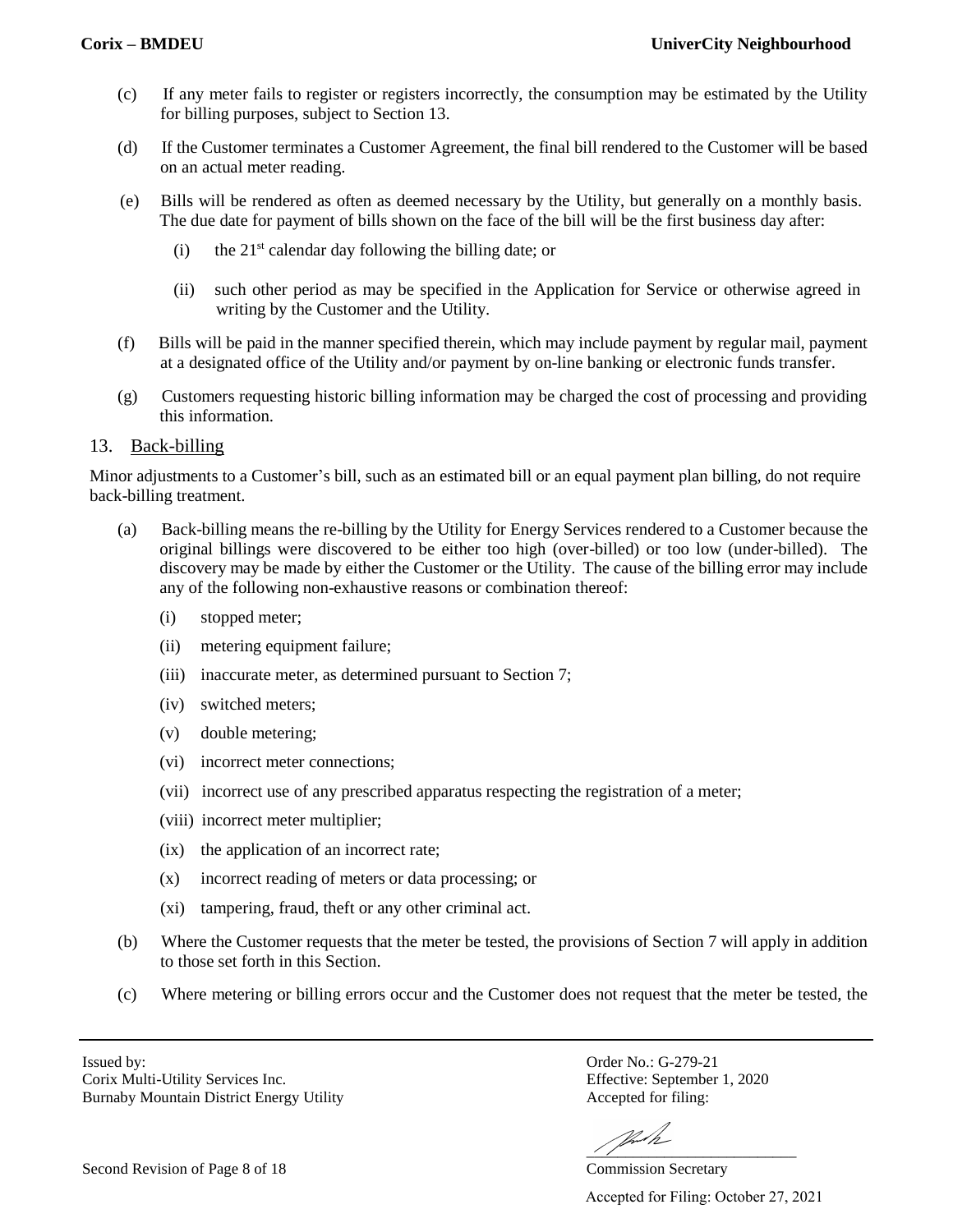consumption and demand will be based on the records of the Utility for the Customer or on the Customer's own records to the extent they are available and accurate or, if not available, on reasonable and fair estimates made by the Utility. Such estimates will be on a consistent basis within each Customer class or according to a contract with the Customer, if applicable.

(d) If there are reasonable grounds to believe that the Customer has tampered with or otherwise used the Thermal Energy or any component of the Thermal Energy System in an unauthorized way, or there is evidence of fraud, theft or another criminal act, back-billing will be applied for the duration of the unauthorized use, subject to the applicable limitation period provided by law, and the provisions of paragraphs  $(g)$ ,  $(h)$ ,  $(i)$  and  $(i)$  below will not apply.

In addition, the Customer is liable for the direct (unburdened) administrative costs incurred by the Utility in the investigation of any incident of tampering, including the direct costs of repair, or replacement of equipment.

Under-billing resulting from circumstances described in this paragraph (d) will bear interest at the rate specified in the Application for Service on unpaid accounts from the date of the original under-billed invoice until the amount under-billed is paid in full.

- (e) In every case of under-billing or over-billing, the cause of the error will be remedied without delay, and the Customer will be promptly notified of the error and of the effect on the Customer's ongoing bill.
- (f) In every case of over-billing, the Utility will refund to the Customer all money incorrectly collected for the duration of the error, subject to the applicable limitation period provided by law. Simple interest, computed at the short-term bank loan rate applicable to the Utility on a monthly basis, will be paid to the Customer.
- (g) Subject to paragraph (d) above, in every case of under-billing, the Utility will back-bill the Customer for the shorter of:
	- (i) the duration of the error; or
	- (ii) one year, or as otherwise agreed by the Customer and the Utility in writing.
- (h) Subject to paragraph (d) above, in every case of under-billing, the Utility will offer the Customer reasonable terms of repayment. If requested by the Customer, the repayment term will be equivalent in length to the back-billing period. The repayment will be interest free and in equal instalments corresponding to the normal billing cycle. Delinquency in payment of such instalments will be subject to the usual late payment charges.
- (i) Subject to paragraph (d) above, if a Customer disputes a portion of a back-billing due to under-billing based upon either consumption, demand or duration of the error, the Utility will not threaten or cause the discontinuance of Energy Services for the Customer's failure to pay that portion of the back-billing, unless there is no reasonable ground for the Customer to dispute that portion of the back-billing. The undisputed portion of the bill will be paid by the Customer and the Utility may threaten or cause the discontinuance of Energy Services if such undisputed portion of the bill is not paid.
- (j) Subject to paragraph (d) above, in all instances of back-billing where changes of occupancy have occurred, the Utility will make a reasonable attempt to locate the former Customer. If, after a period of one year, such Customer cannot be located, the over-billing or under-billing applicable to them will be

Issued by: Order No.: G-279-21 Corix Multi-Utility Services Inc. Effective: September 1, 2020 Burnaby Mountain District Energy Utility **Accepted for filing:** 

VII  $\frac{1}{2}$  ,  $\frac{1}{2}$  ,  $\frac{1}{2}$  ,  $\frac{1}{2}$  ,  $\frac{1}{2}$  ,  $\frac{1}{2}$  ,  $\frac{1}{2}$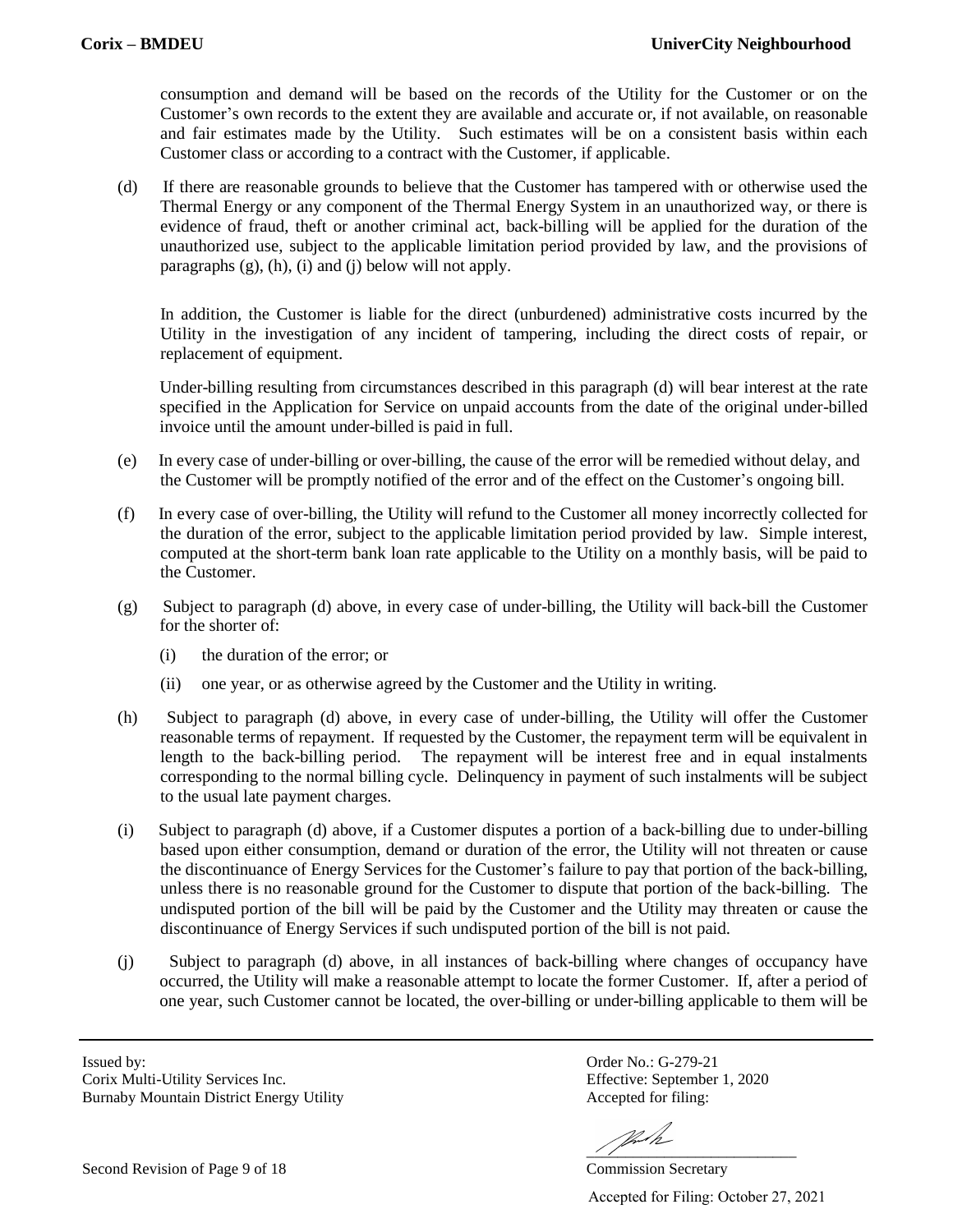cancelled.

# 14. Late Payment Charge And Collection Charge

If the amount due on any bill has not been paid in full on or before the due date shown on such bill, a further bill will be rendered to include the overdue amount plus a late payment charge as set out in the Standard Fees and Charges Schedule. Notwithstanding the due date shown, to allow time for payments made to reach the Utility and to co-ordinate the billing of late payment charges with scheduled billing cycles, the Utility may, in its discretion, waive late payment charges on payments not processed until a number of days after the due date. If the Customer's account is overdue and requires additional effort to collect, the Utility may charge the Customer a collection charge as set out in the Standard Fees and Charges Schedule.

# 15. Dishonoured Payments Charge

If a cheque received by the Utility from a Customer in payment of any account is returned by the Customer's bank, trust company or financial institution because of insufficient funds (NSF), or any reason other than clerical error, a returned cheque charge as set out in the Standard Fees and Charges Schedule will be added to the amount due and payable by the Customer whether or not the applicable Building System has been disconnected from the Thermal Energy System or Energy Services have been discontinued to the Customer.

### 16. Refusal to Provide Energy Services and Discontinuance of Energy Services

The Utility may refuse to provide Energy Services to any Applicant, or the Utility may, after having given 48 hours prior written notice, discontinue providing Energy Services to any Customer, who:

- (a) fails to fully pay for any Energy Services provided to any Building(s) on or before the due date for such payment; or
- (b) fails to provide or pay by the applicable date required any security deposit, equivalent form of security or guarantee or any requisite increase thereof.

The Utility may refuse to provide Energy Services to any Applicant, or the Utility may, without having to give any notice, discontinue providing Energy Services to any Customer, who:

- (a) refuses to provide reference information and identification acceptable to the Utility when applying for Energy Services or at any subsequent time on request by the Utility;
- (b) breaches the terms and conditions of the applicable Customer Agreement (including, without limitation, these Terms and Conditions);
- (c) has defective pipes, appliances, or Thermal Energy fittings in any part or parts of Building(s);
- (d) uses the provided Thermal Energy in a manner that, in the opinion of the Utility, may:
	- (i) lead to a dangerous situation; or
	- (ii) cause undue or abnormal fluctuationsin the temperature of any component of the Thermal Energy System;
- (e) fails to make modifications or additions to the Customer's equipment as required by the Utility to prevent the danger or control the fluctuations described in paragraph (d) above;
- (f) negligently or fraudulently misrepresents to the Utility its use of Thermal Energy or the Thermal Energy

Issued by: Order No.: G-279-21 Corix Multi-Utility Services Inc. Effective: September 1, 2020 Burnaby Mountain District Energy Utility **Accepted for filing:** 

 $\frac{1}{2}$  ,  $\frac{1}{2}$  ,  $\frac{1}{2}$  ,  $\frac{1}{2}$  ,  $\frac{1}{2}$  ,  $\frac{1}{2}$  ,  $\frac{1}{2}$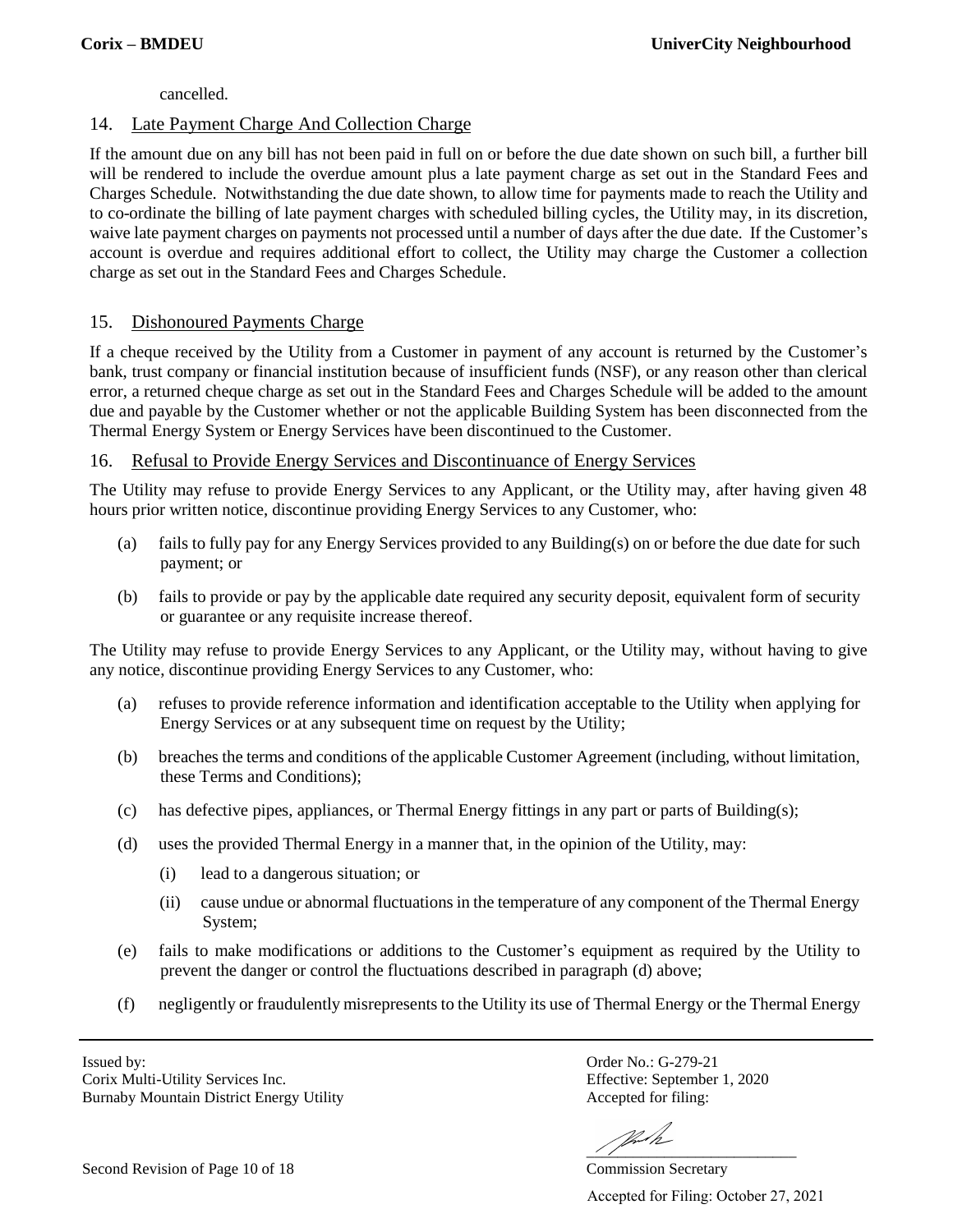load requirements of, or Thermal Energy volume consumed within and by, any Building(s);

- (g) terminates the applicable Customer Agreement pursuant to Section 20 or causes the termination of the applicable Customer Agreement for any reason; or
- (h) stops consuming Thermal Energy in the Building(s).

The Utility will not be liable for any loss, injury or damage suffered by any Customer by reason of the discontinuation of or refusal to provide Energy Services as set out in this Section.

#### 17. Security for Payment of Bills

- (a) A Customer who has not established or maintained credit to the satisfaction of the Utility may be required to provide a security deposit or equivalent form of security, the amount of which may not exceed the estimated total bill for the two highest consecutive months' consumption of Thermal Energy by the Customer.
- (b) A security deposit or equivalent form of security is not an advance payment.
- (c) The Utility will pay interest on a security deposit at the rate and at the times specified in the Standard Fees and Charges Schedule. If a security deposit is returned to a Customer for any reason, the Utility will credit any accrued interest to the Customer's account at that time. No interest is payable on any unclaimed deposit left with the Utility after the account for which it is security is closed, or on a deposit held by the Utility in a form other than cash.
- (d) A security deposit (plus any accrued interest) will be returned to the Customer after one year of good payment history, or when the Customer's Customer Agreement is terminated pursuant to Section 20, whichever occurs first.
- (e) If a Customer's bill is not paid when due, the Utility may apply all or any part of the Customer's security deposit or equivalent form of security and any accrued interest towards payment of the bill. Under these circumstances, the Utility may still elect to discontinue Energy Services to the Customer for failure to pay for Energy Services.
- (f) If a Customer's security deposit or equivalent form of security is appropriated by the Utility for payment of an unpaid bill, the Customer must re-establish the security deposit or equivalent form of security before the Utility will reconnect or continue Energy Services to the Customer.

### 18. Account Charge

When a change of Customer occurs, an account charge, as set out in the Standard Fees and Charges Schedule, will be paid by the new Customer with respect to each account in that Customer's name for which a separate bill is rendered by the Utility.

#### 19. Term of Customer Agreement

The initial term of a Customer Agreement will be as follows:

- (a) where a new Service Connection is required to provide Energy Services, five years; or
- (b) where a Distribution Extension is required to provide Energy Services, for a period of time fixed by the Utility but not exceeding the number of years used to calculate the revenue in the Distribution Extension economic test.

Issued by: Order No.: G-279-21 Corix Multi-Utility Services Inc. Effective: September 1, 2020 Burnaby Mountain District Energy Utility **Accepted for filing:** 

 $\frac{1}{2}$  ,  $\frac{1}{2}$  ,  $\frac{1}{2}$  ,  $\frac{1}{2}$  ,  $\frac{1}{2}$  ,  $\frac{1}{2}$  ,  $\frac{1}{2}$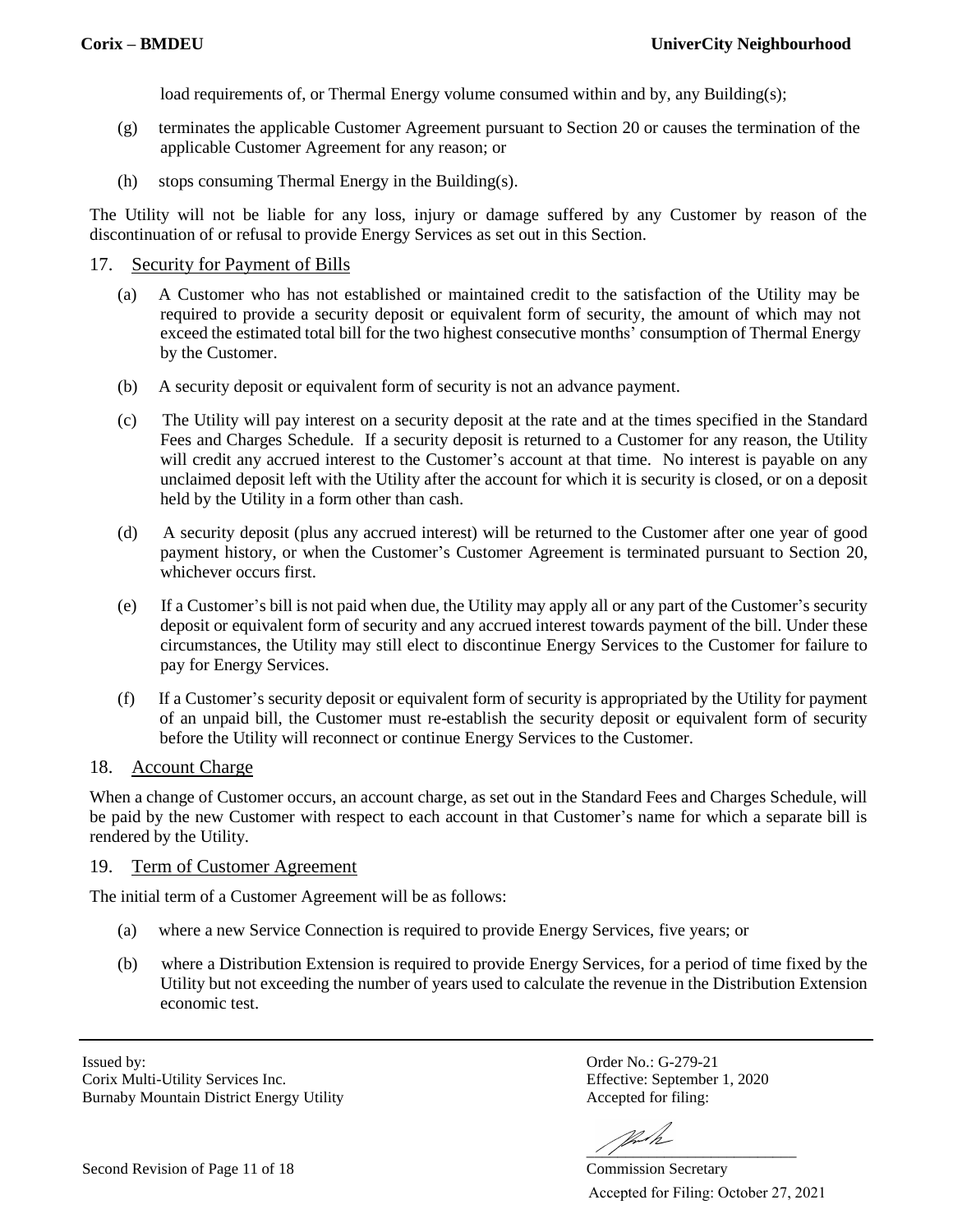The Customer Agreement will thereafter automatically be renewed from year to year unless:

- (a) specified otherwise in a special contract or supplement referred to in Section 28; or
- (b) the Customer Agreement is terminated pursuant to Section 20 below.

#### 20. Termination of Customer Agreement

A Customer may, following the initial term specified in Section 19, terminate the applicable Customer Agreement by giving at least 30 days written notice to the Utility at the address specified in the most recent bill rendered to the Customer.

The Customer is not released from any previously existing obligations to the Utility by terminating the Customer Agreement.

The Customer acknowledges and agrees that if it terminates the Customer Agreement pursuant to this Section, the Utility may charge the Customer the full cost of all infrastructure associated with the provision of Energy Services to the Customer if the Utility determines that such charge is necessary to ensure other Customers on the Thermal Energy System are not adversely impacted by such termination.

Notwithstanding any termination by the Customer pursuant to this Section, and without derogating from the generality of Section 5, all components of the Thermal Energy System will remain the property of and vest in the Utility.

#### 21. Liability

- (a) The Utility will endeavour to provide a regular and uninterrupted supply of Thermal Energy, but it does not guarantee a constant supply of Thermal Energy or the maintenance of unvaried temperatures. Neither the Utility, nor any of the Utility's Representatives is responsible or liable for any loss, injury (including death), damage or expense incurred by any Customer or any Person claiming by or through a Customer, that is caused by or results from, directly or indirectly, any discontinuance, suspension, or interruption of, or failure or defect in the supply, delivery or transportation of, or any refusal to supply, deliver, or transport Thermal Energy, or provide Energy Services, unless the loss, injury (including death), damage or expense is directly and solely attributable to the gross negligence or wilful misconduct of the Utility or any of the Utility's Representatives, provided however that neither the Utility nor any of the Utility's Representatives is responsible for any loss of profit, loss of revenue or other economic loss, even if the loss is directly attributable to the gross negligence or wilful misconduct of the Utility or any of the Utility's Representatives.
- (b) Energy Services may be temporarily suspended to make repairs or improvements to the Thermal Energy System or in the event of fire, flood or other sudden emergency. The Utility will, whenever reasonably practicable, give notice of such suspension to the Customer and will restore Energy Services as soon as possible. Telephone, newspaper, flyer, radio or other acceptable announcement method may be used for notice purposes. The Utility will not be liable for any loss, injury or damage caused by or arising out of any such suspension of Energy Services.
- (c) The Customer shall bear and retain the risk of, and hereby indemnifies and holds harmless the Utility and all of the Utility's Representatives from, all loss and damage to all components of the Thermal Energy System in, on or under the Customer's lands (whether located inside or outside of Building(s)) except to the extent any loss or damage is directly attributable to the negligence of the Utility or any of the Utility's Representatives, or is caused by or results from a defect in the Thermal Energy System.

Issued by: Order No.: G-279-21 Corix Multi-Utility Services Inc. Effective: September 1, 2020 Burnaby Mountain District Energy Utility **Accepted for filing:** 

 $\frac{1}{2}$  ,  $\frac{1}{2}$  ,  $\frac{1}{2}$  ,  $\frac{1}{2}$  ,  $\frac{1}{2}$  ,  $\frac{1}{2}$  ,  $\frac{1}{2}$ 

Second Revision of Page 12 of 18 Commission Secretary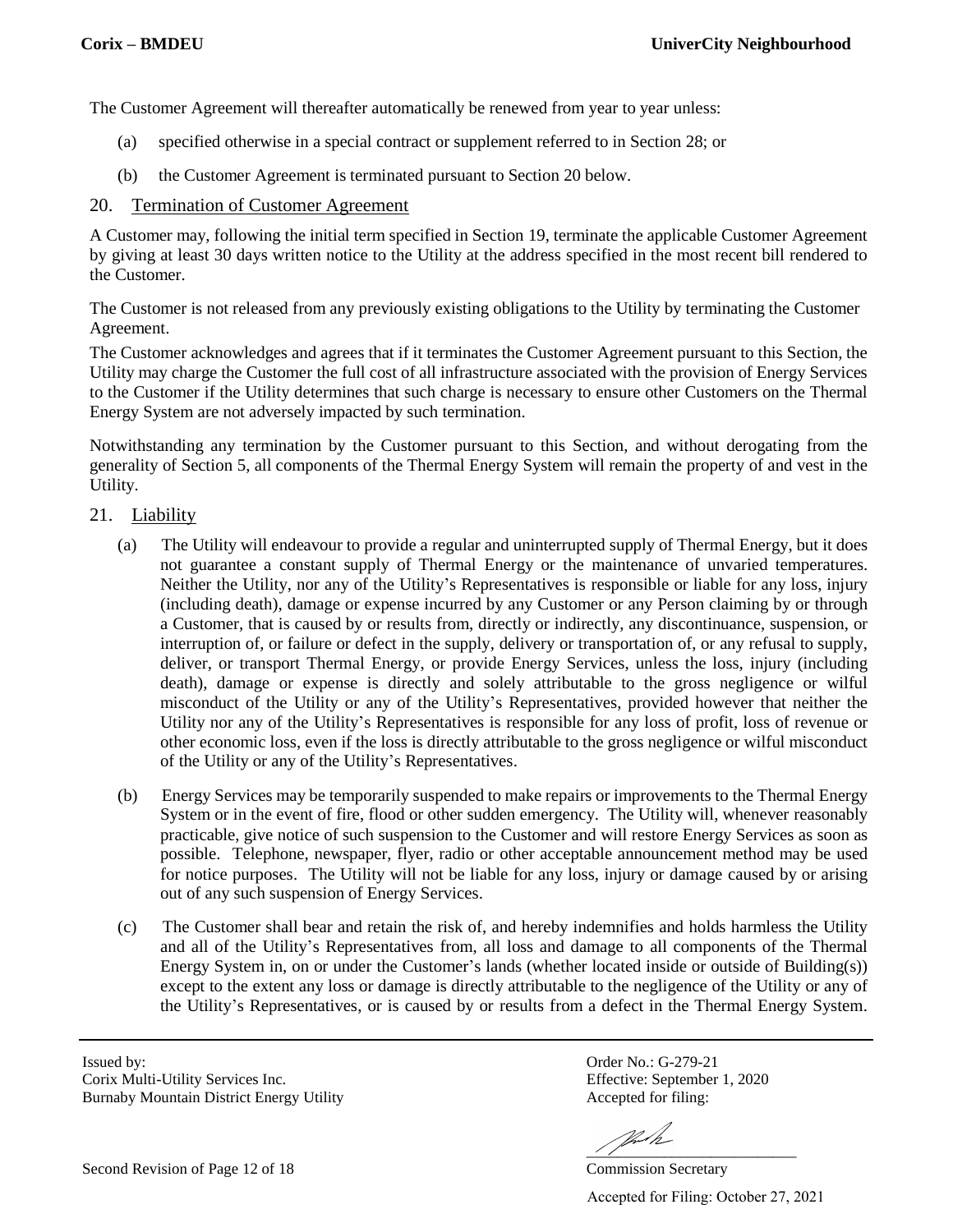The Customer must prove such negligence or defect.

- (d) The Customer agrees to indemnify and hold harmless the Utility and all of the Utility's Representatives from all claims, losses, damages, liabilities, costs, expenses and injury (including death) suffered by the Customer or any person claiming by or through the Customer or any third party and caused by or resulting from the use of the Customer's lands by the Utility as contemplated herein or the use of Thermal Energy by the Customer or the presence of Thermal Energy on or in any part of the Building(s) or from the Customer or the Customer's employees, contractors or agents damaging any component of the Thermal Energy System. This paragraph will survive any termination of the Customer Agreement.
- (e) The Customer acknowledges and agrees that the Utility will not in any way be responsible for any aspect of the design, engineering, permitting, construction or installation of any Building System.
- (f) The Customer will release, indemnify and hold harmless the Utility and all of the Utility's Representatives from any and all liabilities, actions, damages, claims (including remediation cost recovery claims), losses, costs, orders, fines, penalties and expenses whatsoever (including all consulting and legal fees and expenses on a solicitor-client basis) and the costs of removal, treatment, storage and disposal of Contaminants and remediation of the Customer's lands and any affected adjacent property which may be paid by, incurred by or asserted against the Utility or any of the Utility's Representatives arising from or in connection with the presence of Contaminants on, in or under the Customer's lands or any Release or alleged Release of any Contaminants at or from the Customer's lands related to or as a result of the presence of any pre-existing Contaminants at, on, under or in the Customer's lands, including without limitation surface and ground water at the date of the Customer Agreement or as a result at any time of the operations of the Customer or any act or omission of the Customer or its tenants or other occupants or any person for whom it is in law responsible.
- (g) The Customer will obtain and maintain at its own expense appropriate insurance coverage (including property and liability) throughout the term of the Customer Agreement and will provide the Utility with evidence of same upon request.

#### 22. Access to Buildings and Equipment

The Utility's Representatives will have, at all reasonable times, free access to all components of the Thermal Energy System in, on or under the Customer's lands (whether located inside or outside of Building(s)) to ascertain the quantity or method of use of Energy Services, as well as for the purpose of reading, testing, repairing or removing the whole or any such component (or part thereof), turning Thermal Energy on or off, conducting system leakage surveys, stopping leaks, and examining pipes, fittings, connections and appliances.

In furtherance of the above, the Customer hereby grants and covenants to secure for the Utility and its subcontractors, agents, employees and representatives, by licenses, statutory rights of way, easements, leases or other agreements, and for nominal consideration, non-exclusive access to, on, over and under the Customer's lands for the purposes of performing its obligations under the Customer Agreement. Without limiting the generality of the foregoing, the Customer will, forthwith upon the Utility's request, grant or cause to be granted to the Utility and duly register in the relevant Land Title Office a statutory right of way in the Utility's standard form in respect of each lot comprising a part of the Customer's lands and otherwise as required to allow the Utility to perform its obligations under the Customer Agreement. Each statutory right of way granted pursuant to this Section will have priority over any financial encumbrance registered against title. For greater certainty, the access granted pursuant to this Section will be adequate, in the sole discretion and determination of the Utility, to allow the Utility to efficiently and effectively carry out its obligations pursuant to the Customer Agreement without

Corix Multi-Utility Services Inc. Effective: September 1, 2020 Burnaby Mountain District Energy Utility **Accepted for filing:** 

Second Revision of Page 13 of 18 Commission Secretary

Issued by: Order No.: G-279-21

 $\frac{1}{2}$  ,  $\frac{1}{2}$  ,  $\frac{1}{2}$  ,  $\frac{1}{2}$  ,  $\frac{1}{2}$  ,  $\frac{1}{2}$  ,  $\frac{1}{2}$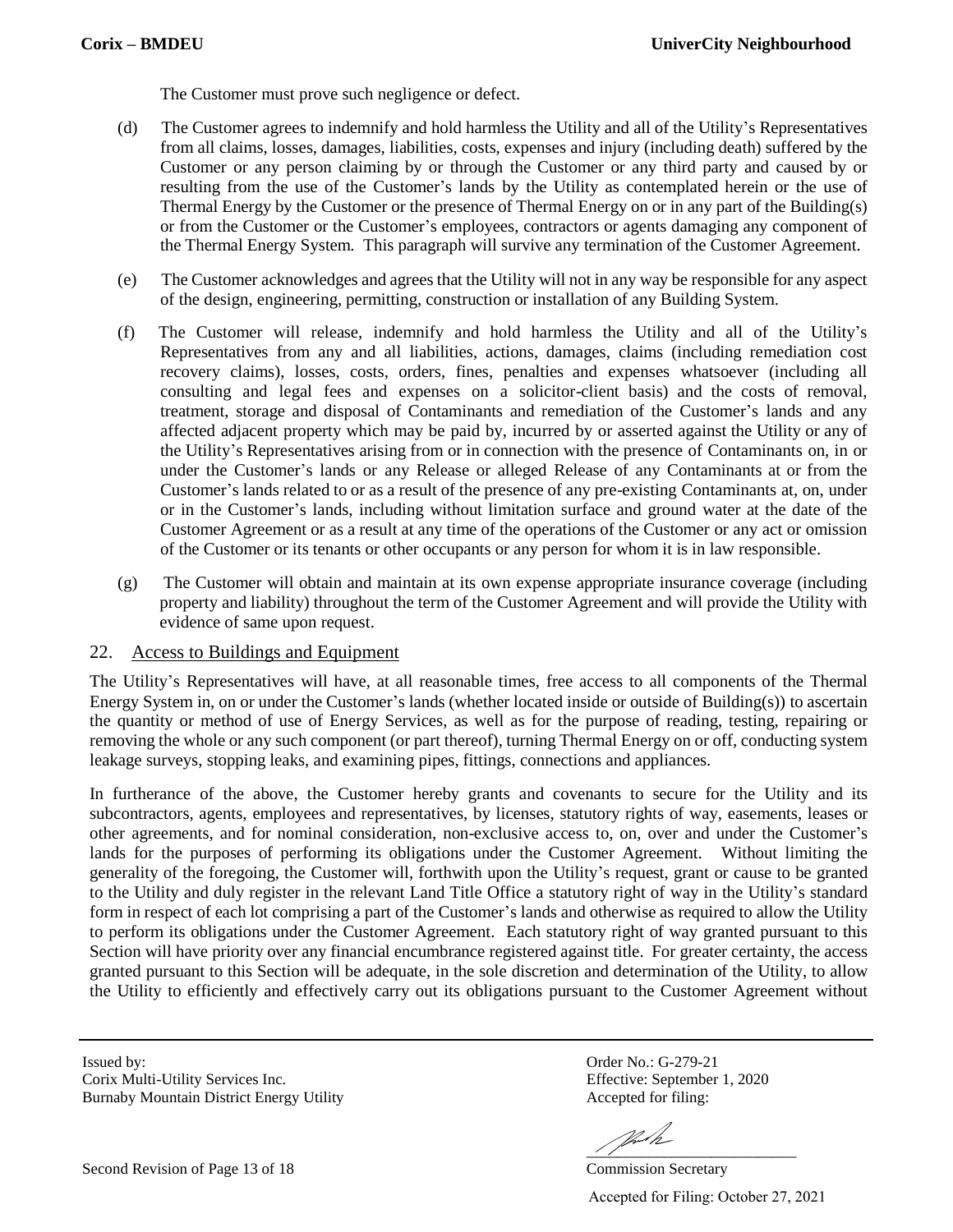undue disturbance or interference from the Customer or any of its contractors, agents, employees or representatives.

The Customer acknowledges and agrees that each statutory right of way, lease or other registrable interest granted pursuant to this Section may be registered by the Utility in the relevant Land Title Office, together with any priority agreements as the Utility may deem necessary or advisable.

To the extent there is a statutory right of way in favour of the Utility registered against the Customer's lands, the Customer hereby covenants and agrees to be bound by, and to comply with, such registered statutory right of way. If there is any inconsistency between the terms and conditions of the Customer Agreement and the terms and conditions of any such statutory right of way, the terms and conditions provided in the Customer Agreement will prevail.

#### 23. Curtailment of Energy Services

In the event of a breakdown or failure of any component of the Thermal Energy System, or at any time to comply with the requirements of any law, the Utility will have the right to require any Customer or class or classes of Customers or all its Customers, until notice of termination of the requirement is given, or between specified hours, to discontinue use of Thermal Energy for any purpose or purposes or to reduce in any specified degree or quantity such Customer(s)' consumption of Thermal Energy for any purpose or purposes.

Any such requirement may be communicated to any Customer or Customers or to all Customers by either or both of public notices in the press and announcements over the radio, and may be communicated to any individual Customer by either or both of notice in writing (via e-mail, regular mail or personal delivery, or left at the relevant Building) and oral communication (including by telephone). Any notice of the termination of any such requirement may be communicated similarly.

If in the opinion of any official of the Utility any Customer has failed to comply with any requirement of the Utility communicated in accordance with this Section, the Utility will be at liberty, after notice to the Customer is communicated in accordance with this Section, to discontinue Energy Service to such Customer.

The Utility will not be liable for any loss, injury, damage or expense occasioned to or suffered by any Customer for or by reason of any discontinuance of Energy Services as contemplated by this Section.

### 24. Disturbing Use

All equipment for which Thermal Energy is supplied will be subject to the reasonable approval of the Utility and the Customer will take and use the Thermal Energy so as not to endanger apparatus or cause any undue or abnormal fluctuations on the Thermal Energy System.

The Utility may require the Customer, at the Customer's expense, to provide equipment which will reasonably limit such fluctuations or disturbances and may refuse to supply Thermal Energy or suspend the supply thereof until such equipment is provided.

#### 25. Sources of Energy

The Customer acknowledges and agrees that the Utility may, without the need to obtain any approval from the Customer and without any recourse by the Customer, from time to time incorporate other sources of energy or other energy supply systems into the Thermal Energy System, provided the Utility is still able to meet its obligations to the Customer hereunder.

26. Taxes

Issued by: Order No.: G-279-21 Corix Multi-Utility Services Inc. Effective: September 1, 2020 Burnaby Mountain District Energy Utility **Accepted for filing:** 

VL/h  $\frac{1}{2}$  ,  $\frac{1}{2}$  ,  $\frac{1}{2}$  ,  $\frac{1}{2}$  ,  $\frac{1}{2}$  ,  $\frac{1}{2}$  ,  $\frac{1}{2}$ 

Second Revision of Page 14 of 18 Commission Secretary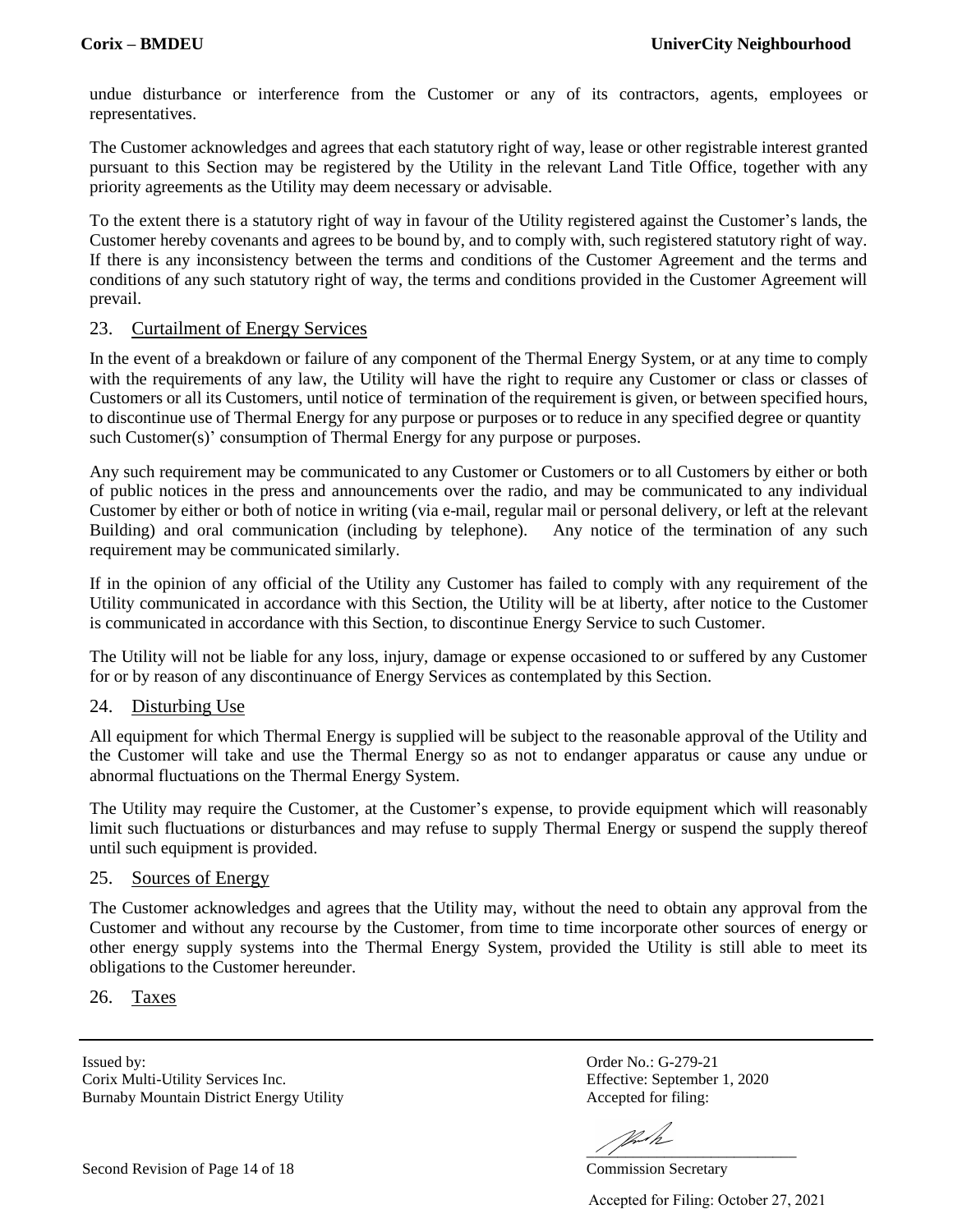The rates and charges set out in these Terms and Conditions do not include social services tax, goods and services tax, harmonized sales tax or any other tax that the Utility may be lawfully authorized or required to add to its normal rates and charges.

#### 27. Rate Schedule

The rates to be charged by, and paid to, the Utility for Energy Services will be the Basic Charge and Variable Energy Charge set out in the Rate Schedule from time to time in effect, which may be inspected during business hours at the Utility's office in Vancouver, British Columbia and at the office of the British Columbia Utilities Commission in Vancouver, British Columbia.

#### 28. Special Contracts and Supplements

In unusual circumstances, special contracts and supplements to these Terms and Conditions may be negotiated between the Utility and the Customer and submitted for approval by the British Columbia Utilities Commission where:

- (a) a minimum rate or revenue stream is required by the Utility to ensure that the provision of Energy Services to the Customer is economic; or
- (b) factors such as system by-pass opportunities exist or alternative fuel costs are such that a reduced rate is justified to keep or to attach the Customer on the Distribution System.

#### 29. Conflicting Terms and Conditions

Whenever anything in these Terms and Conditions is in conflict with any special terms or conditions provided in any Rate Schedule, the terms or conditions provided in the Rate Schedule will prevail and whenever anything in these Terms and Conditions or in any Rate Schedule is in conflict with the terms of any special contract the terms of such special contract will prevail.

#### 30. Authority of Agents of the Utility

None of the Utility's Representatives has authority to make any promise, agreement or representation not incorporated in a Customer Agreement, and any such unauthorized promise, agreement or representation is not binding on the Utility.

Issued by: Order No.: G-279-21 Corix Multi-Utility Services Inc. Effective: September 1, 2020 Burnaby Mountain District Energy Utility **Accepted for filing:** 

 $\frac{1}{2}$  ,  $\frac{1}{2}$  ,  $\frac{1}{2}$  ,  $\frac{1}{2}$  ,  $\frac{1}{2}$  ,  $\frac{1}{2}$  ,  $\frac{1}{2}$ 

Second Revision of Page 15 of 18 Commission Secretary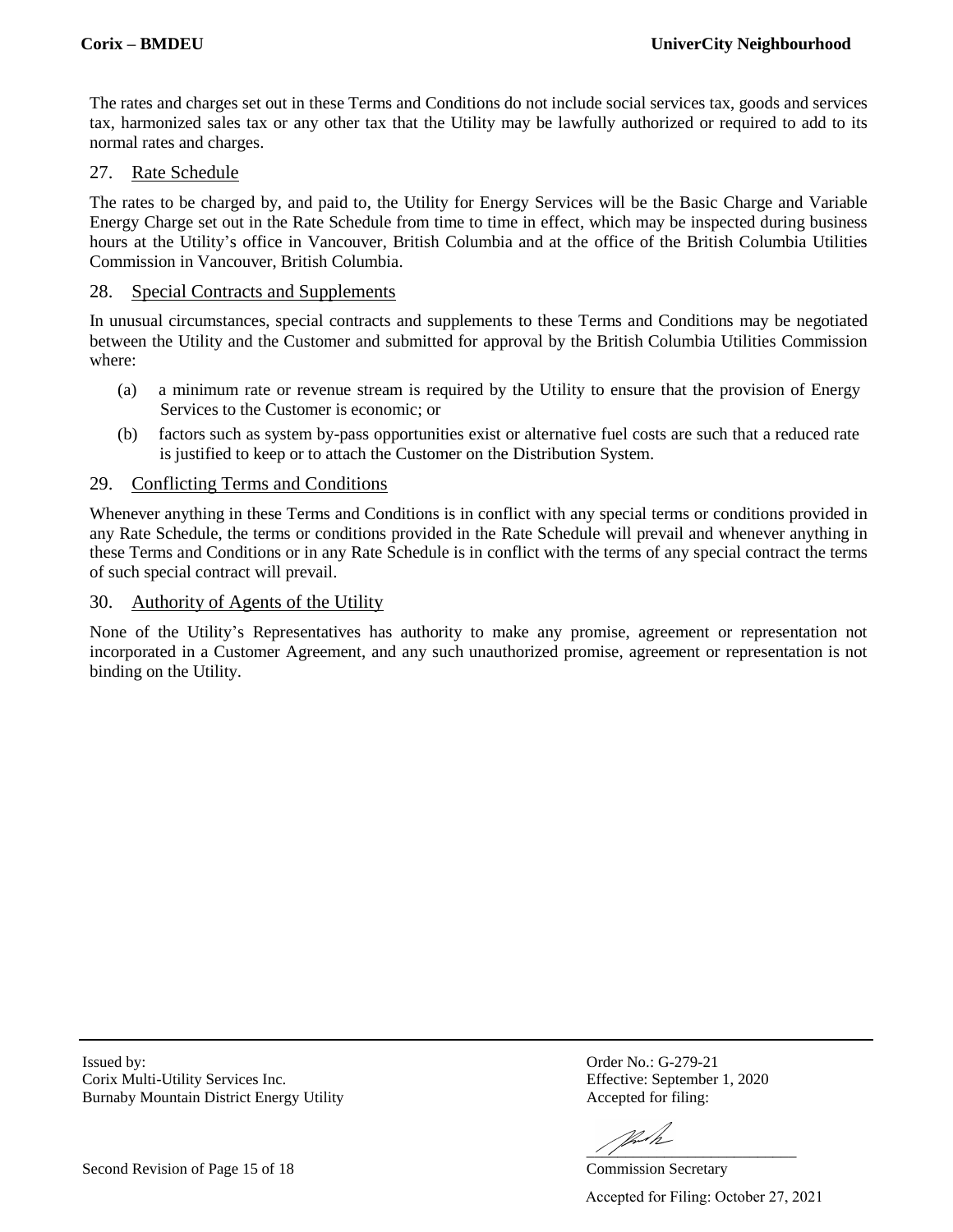# **SECTION C - RATE SCHEDULE**

#### **Basic Charge** (1)**:**

| <b>Effective Date</b> | (\$ per Square Metre per Month) |
|-----------------------|---------------------------------|
| January 1, 2020       | 0.5769                          |
| January 1, 2021       | 1.0482                          |
| January 1, 2022       | 1.1164                          |
| January 1, 2023       | 1.1889                          |

#### **Variable Rate/Variable Energy Charge:**

| <u>Rate</u>                           | <b>Effective Date</b> | \$per kWh) |
|---------------------------------------|-----------------------|------------|
| Variable Rate (1)                     | January 1, 2020       | 0.0588     |
| Variable Energy Charge <sup>(2)</sup> | January 1, 2021       | 0.0301     |
| Variable Energy Charge                | April 1, 2022         | 0.0273     |

#### **Rate Rider:**

| <b>Rate Rider</b>             | <b>Effective Period</b>                | (\$ per Square Metre per Month) |
|-------------------------------|----------------------------------------|---------------------------------|
| 2020 4-month Rate Rider $(3)$ | September 1, 2020 to December 31, 2020 | 0.2748                          |

#### Notes:

- 1) The Basic Charge and Variable Rate effective January 1, 2020 were approved by the BCUC through Order G-48-16A.
- 2) BCUC Order No. G-279-21 approved the replacement of the Variable Rate (\$ per kWh) with the Variable Energy Charge (\$ per kWh) effective January 1, 2021.
- 3) 2020 4-month Rate Rider Effective from September 1, 2020 to December 31, 2020 only. Discontinued after December 31, 2020.

Issued by: Corix Multi-Utility Services Inc. Burnaby Mountain District Energy Utility Order Nos.: G-48-16A; G-279-21; G-87-22 Effective: April 1, 2022 Accepted for filing:

 $\frac{1}{2}$ 

Commission Secretary

Accepted for Filing: March 25, 2022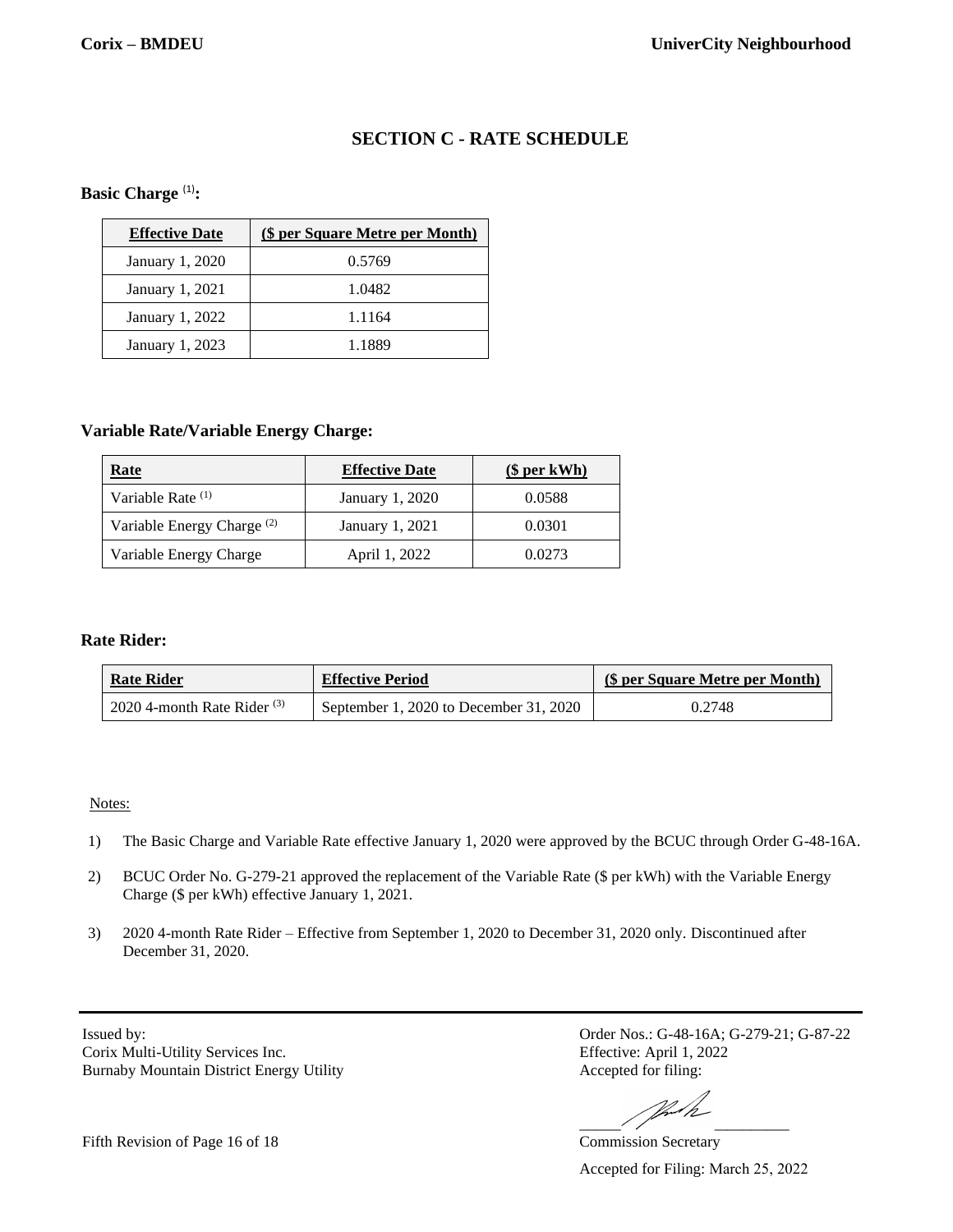# **SECTION D - STANDARD FEES AND CHARGES SCHEDULE**

**Account Charge: \$25.00**

The Account Charge is a single initial set up charge payable by each Applicant for Energy Services.

### **ADMINISTRATIVE CHARGES**

| <b>Collection Charge:</b>           | \$45.00                                                                                                                                                |
|-------------------------------------|--------------------------------------------------------------------------------------------------------------------------------------------------------|
| <b>Dishonoured Payments Charge:</b> | Equivalent to the Utility's lead bank's NSF charge effective 1 April of<br>each year: currently \$20.00                                                |
| <b>Late Payment Charge:</b>         | Interest on outstanding balance equal to the lesser of 1.5% per month<br>(19.6% compounded annually) and the maximum legal interest rate<br>allowable. |
| <b>Disputed Meter Testing Fees:</b> | Actual costs of removal, replacement and/or testing.                                                                                                   |

#### Interest on Cash Security Deposit:

The Utility will pay interest on any cash security deposit at the Utility's prime interest rate minus 2%. The Utility's prime interest rate is defined as the floating annual rate of interest which is equal to the rate of interest declared from time to time by the Utility's lead bank as its "prime rate" for loans in Canadian dollars.

Payment of interest will be credited to the Customer's account in January of each year.

Issued by: Order Nos.: G-279-21 Corix Multi-Utility Services Inc. Effective: September 1, 2020 Burnaby Mountain District Energy Utility Accepted for filing:

VII

 $\frac{1}{2}$  ,  $\frac{1}{2}$  ,  $\frac{1}{2}$  ,  $\frac{1}{2}$  ,  $\frac{1}{2}$  ,  $\frac{1}{2}$  ,  $\frac{1}{2}$  ,  $\frac{1}{2}$  ,  $\frac{1}{2}$  ,  $\frac{1}{2}$  ,  $\frac{1}{2}$  ,  $\frac{1}{2}$  ,  $\frac{1}{2}$  ,  $\frac{1}{2}$  ,  $\frac{1}{2}$  ,  $\frac{1}{2}$  ,  $\frac{1}{2}$  ,  $\frac{1}{2}$  ,  $\frac{1$